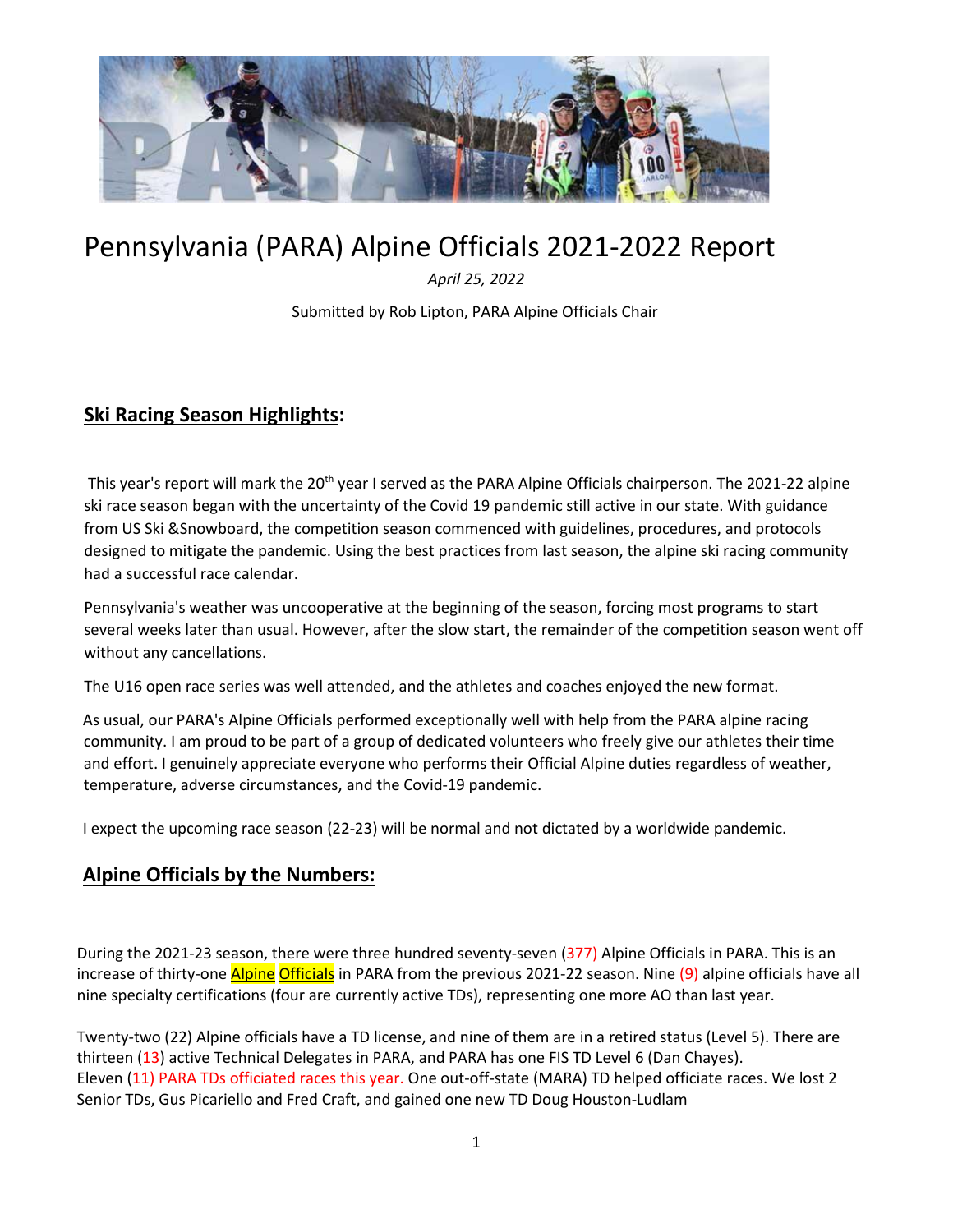

#### **There are: (As of 4/24/2022)**

- **221 total** alpine officials with a **competition official certification**,
- **127 total** alpine officials with a **referee certification**,
- **136 total** alpine officials with a **jury advisor certification**,
- **36 total** alpine officials with a **chief of course certification**,
- **33 total** alpine officials with a **chief of race certification,**
- **38 total** alpine officials with a **race administrator** certification
- **49 total** alpine officials with **timing and calculation** certification.

### **Educational Opportunities:**

PARA calendered three general Alpine Officials workshops to update AOs on Alpine rule changes and new/revised procedures and offered a general refresher of the Alpine ski racing rules. Due to the Covid-19 pandemic, the workshops were delivered using a virtual meeting format, and Zoom ( a virtual meeting software) was used to present all of this year's workshop educational updates. There was no cost for these workshops.

Three general alpine officials update clinics were held on the following dates (listed below). Each workshop was three hours in length, and all workshops were facilitated by Sam Ganow, Dan Chayes, and myself.

7:00 to 10:30 PM Wednesday, November 3, 2021 7:00 to 10:30 PM Wednesday, November 10, 2021 7:00 to 10:30 PM Wednesday, December 3, 2021

There was a significant reduction in the number of AO exams given this year, and this was due to most AOs attending virtual workshops and not wanting to travel to take an exam in person. There was an 80% pass rate.

The creation of more online certification exams is being discussed at the national level to augment the Referee and Competition Official's exam currently in place.

A fourth workshop, limited only to Technical Delegates, was also held over two sessions (six hours). This workshop was held to satisfy the new rule change, which states, "*In addition to applicable certification and current US Ski & Snowboard membership, a Technical Delegate must attend a seasonal workshop approved for the continuing education of Technical Delegates prior to serving as a Technical Delegate at US Ski & Snowboard sanctioned events."*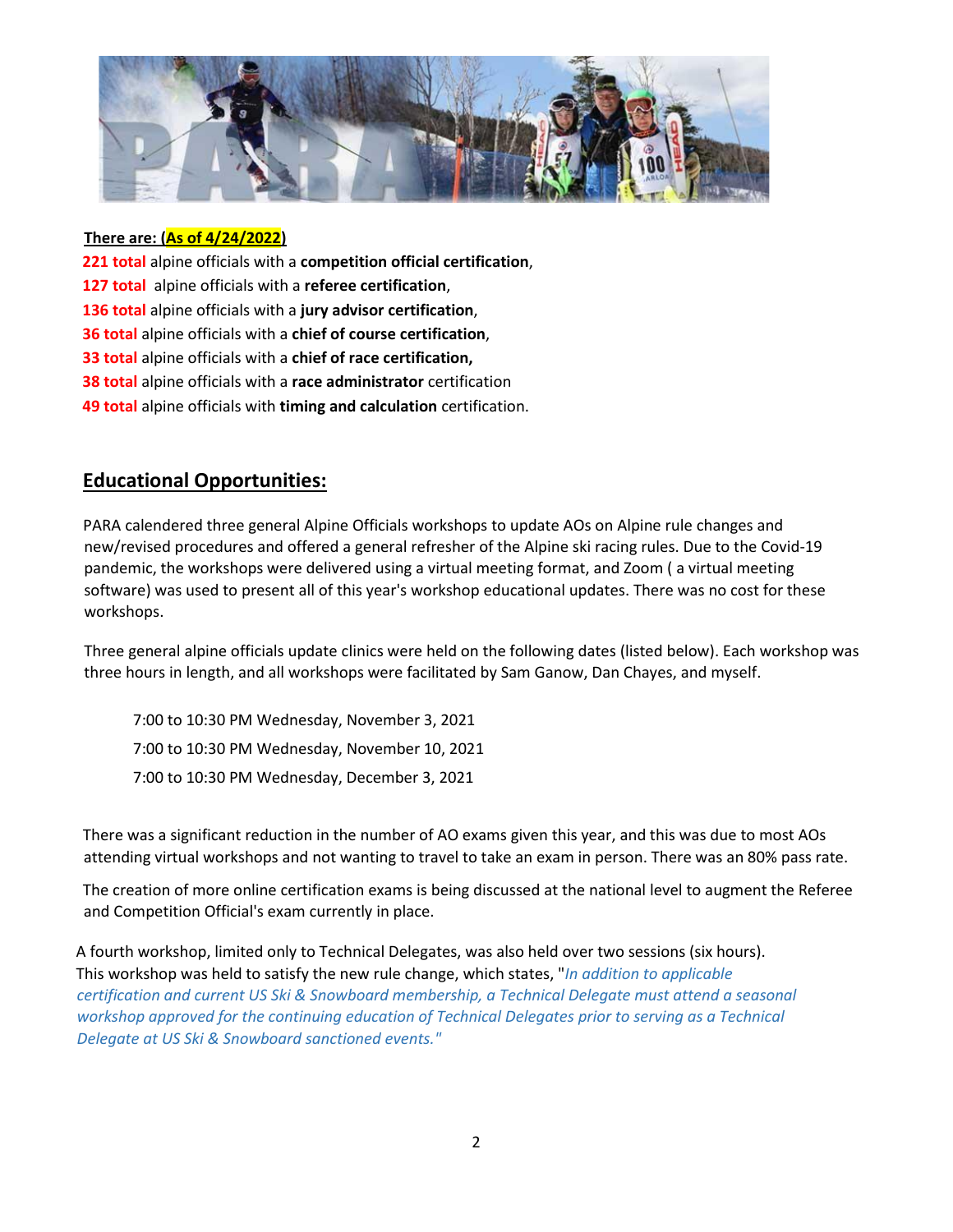

The first TD workshop session was held on November 15; the second session was conducted on November 29. The national Alpine Officials Working Group developed the TD workshop. The Technical Delegate Workshop Video Presentation was facilitated by myself and others well-received by all TDs.

Paul VanSlyke, FIS TD Commissioner, presented the Clean Hill Initiative. The entire AO community benefited from his excellent presentation.

The PARA AO Website **[Paraao.org](https://sites.google.com/view/paraao/)** continues to be used by the Alpine Officials' community to retrieve the most recent versions of all US Ski & Snowboard forms and documents. Alpine Officials also access it to find out about pertinent updates, rule changes, clarifications, and additionally timely information useful to our AO community.

The TD assignment race schedule for the current year is posted on the website. I also have our PARA webmaster (Carrie Scheetz) post all relevant documents to the PARA website. All pertinent AO information or links to that information can be found on th[e Para Website](http://www.paracing.org/)

## **Alpine Ski Race Statistics:**

Forty-one (41) USSS sanctioned races were held. Ten more races than last season.

#### **A total of 30 race/sanctioned training days (***fourteen less than last year***) was completed**

| <b>Month &amp; Year</b> | <b>Number of Race Days</b><br>Men and Women events counted as one race |
|-------------------------|------------------------------------------------------------------------|
| December 2021           |                                                                        |
| 2022<br>January         | 11                                                                     |
| February<br>2022        | 25                                                                     |
| March<br>2022           |                                                                        |

# **Forty-four (44) Scored/Non-Scored Races:**

16 - Scored 21 - Non-scored 4- Both